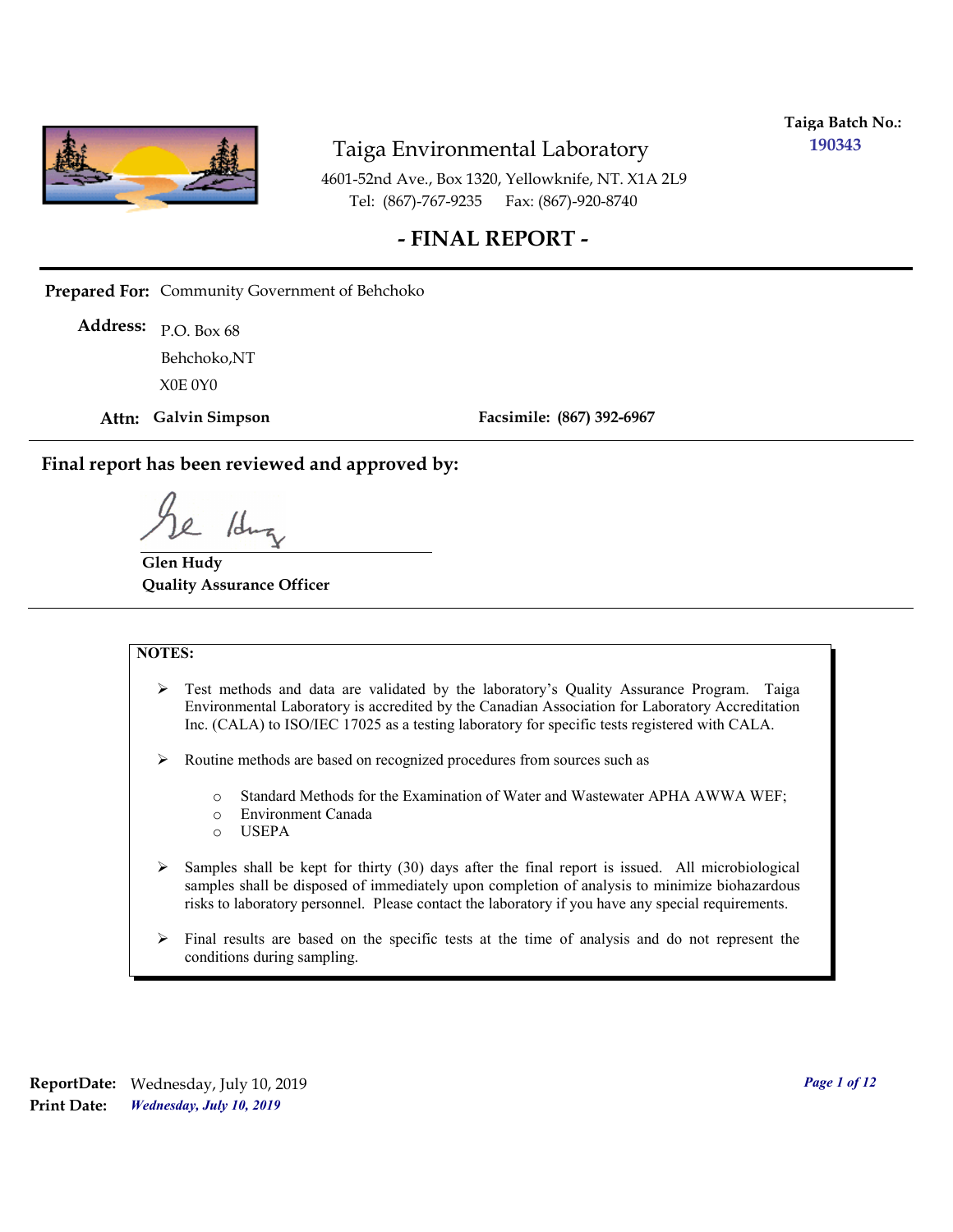

4601-52nd Ave., Box 1320, Yellowknife, NT. X1A 2L9 Tel: (867)-767-9235 Fax: (867)-920-8740

**Taiga Batch No.: 190343**

# **- CERTIFICATE OF ANALYSIS -**

#### Client Sample ID: 2014-E2 Taiga Sample ID: 001

| Client Project: W2014L3-0002 |                        |
|------------------------------|------------------------|
| Sample Type: Sewage          |                        |
| Received Date: 12-Jun-19     |                        |
| Sampling Date: 12-Jun-19     |                        |
| <b>Sampling Time:</b>        |                        |
|                              | Location: Behchoko, NT |
| <b>Report Status:</b>        | Final                  |

| <b>Test Parameter</b>         | <b>Result</b>  | Detection<br>Limit | Units     | Analysis<br>Date | Analytical<br>Method* | Qualifer |
|-------------------------------|----------------|--------------------|-----------|------------------|-----------------------|----------|
| <b>Inorganics - Nutrients</b> |                |                    |           |                  |                       |          |
| Ammonia as Nitrogen           | 9.59           | 0.005              | mg/L      | 18-Jun-19        | SM4500-NH3:G          |          |
| Biochemical Oxygen Demand     | 39             | $\overline{2}$     | mg/L      | 12-Jun-19        | SM5210:B              |          |
| <b>CBOD</b>                   | 32             | $\overline{2}$     | mg/L      | 12-Jun-19        | SM5210:B              |          |
| Phosphorous, Total            | 0.714          | 0.002              | mg/L      | 20-Jun-19        | SM4500-P:D            |          |
| <b>Inorganics - Physicals</b> |                |                    |           |                  |                       |          |
| pН                            | 8.81           |                    | pH units  | 13-Jun-19        | SM4500-H:B            |          |
| Solids, Total Suspended       | 14             | 3                  | mg/L      | 18-Jun-19        | SM2540:D              |          |
| Microbiology                  |                |                    |           |                  |                       |          |
| Coliforms, Fecal              | 490            | 10                 | CFU/100mL | $12$ -Jun-19     | SM9222:D              |          |
| <b>Organics</b>               |                |                    |           |                  |                       |          |
| Hexane Extractable Material   | 2.0<br>$\,<\,$ | 2.0                | mg/L      | 17-Jun-19        | <b>EPA1664A</b>       |          |
| <b>Subcontracted Organics</b> |                |                    |           |                  |                       |          |
| Phenols, Total                | 0.0012         | 0.001              | mg/L      | 28-Jun-19        | AB ENV.06537          |          |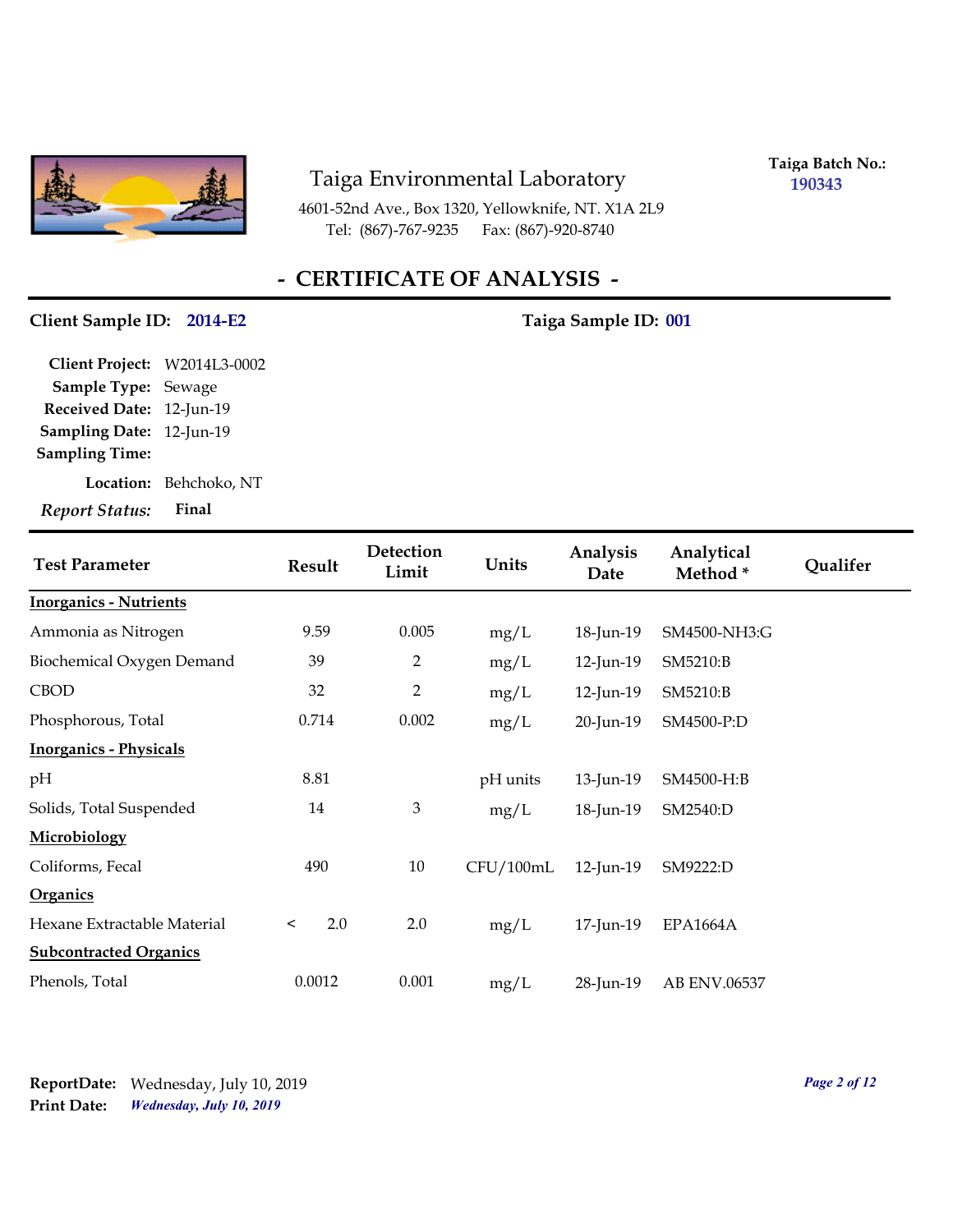

**Taiga Batch No.: 190343**

4601-52nd Ave., Box 1320, Yellowknife, NT. X1A 2L9 Tel: (867)-767-9235 Fax: (867)-920-8740

## **- CERTIFICATE OF ANALYSIS -**

#### Client Sample ID: 2014-E3 Taiga Sample ID: 002

**Location:** Behchoko, NT **Sampling Date:** 12-Jun-19 **Received Date:** 12-Jun-19 **Client Project:** W2014L3-0002 **Sample Type:** Sewage **Sampling Time:**

| <b>Test Parameter</b>         | <b>Result</b> | Detection<br>Limit | Units     | Analysis<br>Date | Analytical<br>Method* | Qualifer |
|-------------------------------|---------------|--------------------|-----------|------------------|-----------------------|----------|
| <b>Inorganics - Nutrients</b> |               |                    |           |                  |                       |          |
| Ammonia as Nitrogen           | 11.7          | 0.005              | mg/L      | 18-Jun-19        | SM4500-NH3:G          |          |
| Biochemical Oxygen Demand     | 45            | $\overline{2}$     | mg/L      | 12-Jun-19        | SM5210:B              |          |
| <b>CBOD</b>                   | 41            | $\overline{2}$     | mg/L      | 12-Jun-19        | SM5210:B              |          |
| Phosphorous, Total            | 0.990         | 0.002              | mg/L      | 20-Jun-19        | SM4500-P:D            |          |
| <b>Inorganics - Physicals</b> |               |                    |           |                  |                       |          |
| pН                            | 7.29          |                    | pH units  | 13-Jun-19        | SM4500-H:B            |          |
| Solids, Total Suspended       | 32            | 3                  | mg/L      | 18-Jun-19        | SM2540:D              |          |
| Microbiology                  |               |                    |           |                  |                       |          |
| Coliforms, Fecal              | 20000         | 10000              | CFU/100mL | 12-Jun-19        | SM9222:D              |          |
| Organics                      |               |                    |           |                  |                       |          |
| Hexane Extractable Material   | 3.1           | 2.0                | mg/L      | 17-Jun-19        | <b>EPA1664A</b>       |          |
| <b>Subcontracted Organics</b> |               |                    |           |                  |                       |          |
| Phenols, Total                | 0.0040        | 0.001              | mg/L      | $02$ -Jul-19     | AB ENV.06537          |          |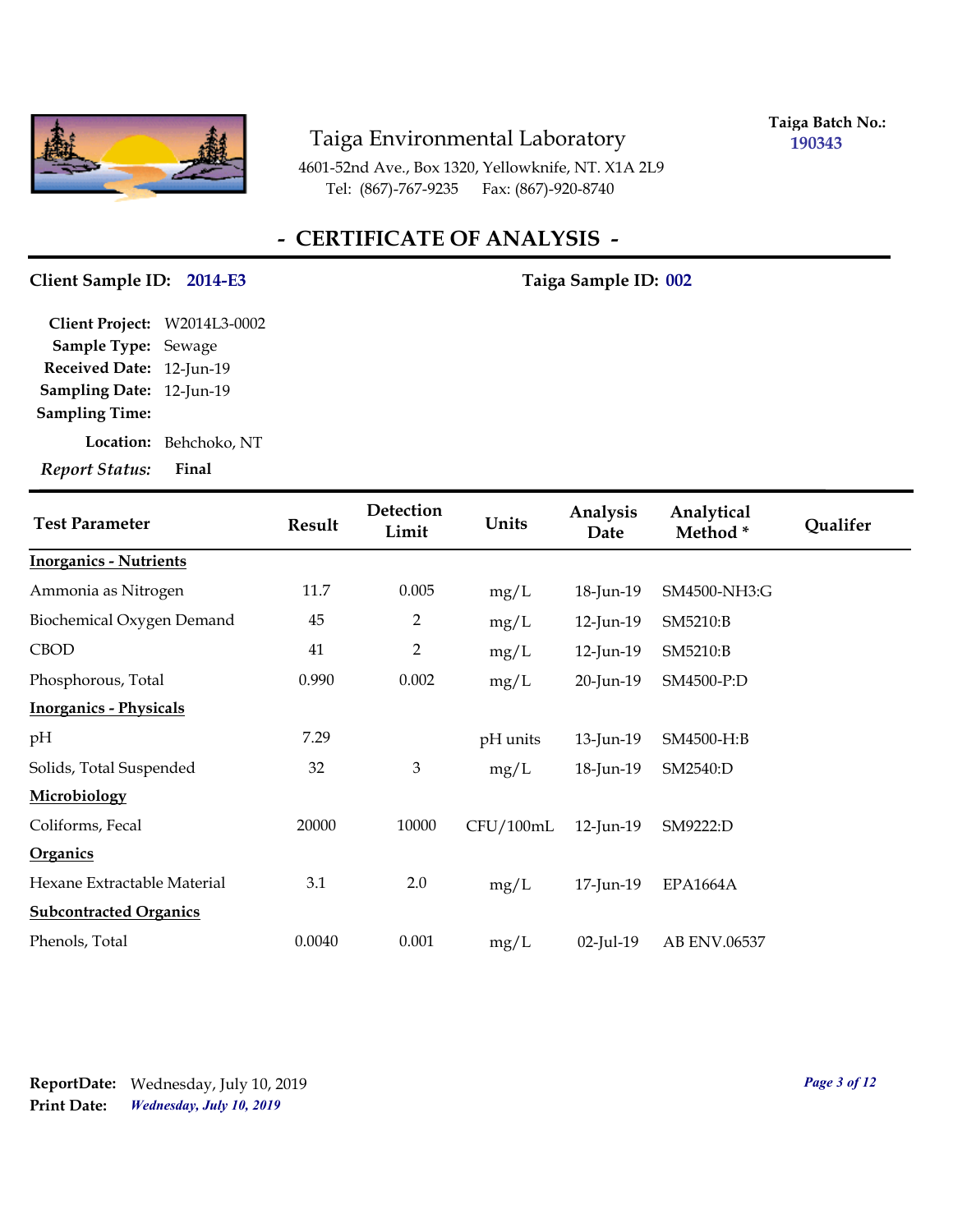

**Taiga Batch No.: 190343**

4601-52nd Ave., Box 1320, Yellowknife, NT. X1A 2L9 Tel: (867)-767-9235 Fax: (867)-920-8740

## **- CERTIFICATE OF ANALYSIS -**

#### Client Sample ID: 2014-E4 Taiga Sample ID: 003

**Location:** Behchoko, NT **Sampling Date:** 12-Jun-19 **Received Date:** 12-Jun-19 **Client Project:** W2014L3-0002 **Sample Type:** Sewage **Sampling Time:**

| <b>Test Parameter</b>         | <b>Result</b> | Detection<br>Limit | Units     | Analysis<br>Date | Analytical<br>Method* | Qualifer |
|-------------------------------|---------------|--------------------|-----------|------------------|-----------------------|----------|
| <b>Inorganics - Nutrients</b> |               |                    |           |                  |                       |          |
| Ammonia as Nitrogen           | 0.116         | 0.005              | mg/L      | 18-Jun-19        | SM4500-NH3:G          |          |
| Biochemical Oxygen Demand     | 176           | $\overline{2}$     | mg/L      | 12-Jun-19        | SM5210:B              |          |
| <b>CBOD</b>                   | 161           | 2                  | mg/L      | 12-Jun-19        | SM5210:B              |          |
| Phosphorous, Total            | 3.08          | 0.002              | mg/L      | 20-Jun-19        | SM4500-P:D            |          |
| <b>Inorganics - Physicals</b> |               |                    |           |                  |                       |          |
| pН                            | 6.74          |                    | pH units  | 13-Jun-19        | SM4500-H:B            |          |
| Solids, Total Suspended       | 2380          | 3                  | mg/L      | 18-Jun-19        | SM2540:D              |          |
| Microbiology                  |               |                    |           |                  |                       |          |
| Coliforms, Fecal              | 3             | $\mathbf{1}$       | CFU/100mL | 12-Jun-19        | SM9222:D              |          |
| Organics                      |               |                    |           |                  |                       |          |
| Hexane Extractable Material   | 10.3          | 2.0                | mg/L      | 17-Jun-19        | <b>EPA1664A</b>       |          |
| <b>Subcontracted Organics</b> |               |                    |           |                  |                       |          |
| Phenols, Total                | 0.0136        | 0.001              | mg/L      | 28-Jun-19        | AB ENV.06537          |          |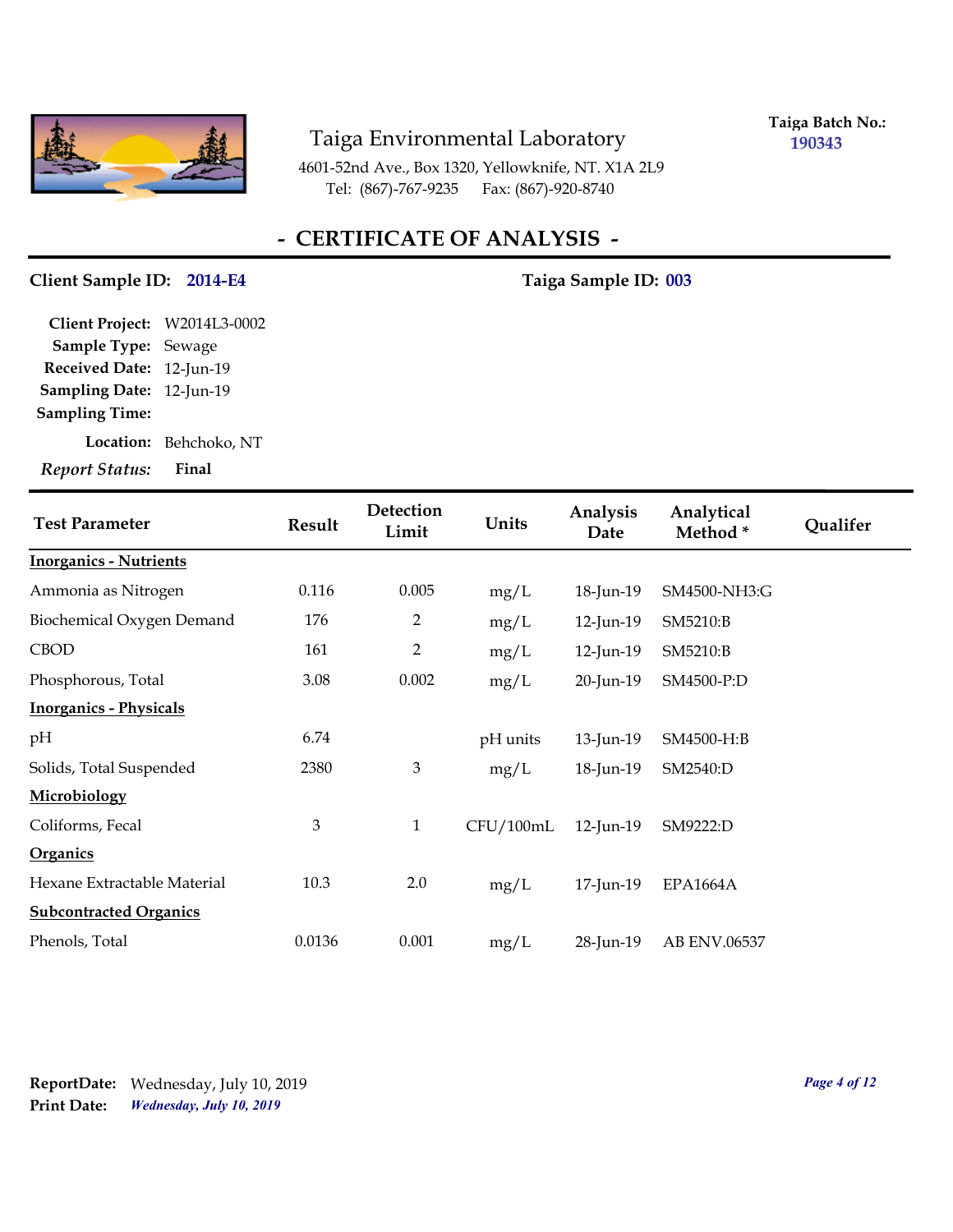

**Taiga Batch No.: 190343**

4601-52nd Ave., Box 1320, Yellowknife, NT. X1A 2L9 Tel: (867)-767-9235 Fax: (867)-920-8740

## **- CERTIFICATE OF ANALYSIS -**

#### Client Sample ID: 2014-R5 Taiga Sample ID: 004

**Sampling Date:** 12-Jun-19 **Received Date:** 12-Jun-19 **Client Project:** W2014L3-0002 **Sample Type:** Runoff **Sampling Time:**

**Location:** Behchoko, NT

| <b>Test Parameter</b>          | <b>Result</b> | Detection<br>Limit | Units      | Analysis<br>Date | Analytical<br>Method* | Qualifer |
|--------------------------------|---------------|--------------------|------------|------------------|-----------------------|----------|
| <b>Inorganics - Nutrients</b>  |               |                    |            |                  |                       |          |
| Phosphorous, Total             | 0.181         | 0.002              | mg/L       | 20-Jun-19        | SM4500-P:D            |          |
| <u> Inorganics - Physicals</u> |               |                    |            |                  |                       |          |
| Conductivity, Specific (@25C)  | 1170          | $0.4\,$            | $\mu$ S/cm | 13-Jun-19        | SM2510:B              |          |
| pН                             | 8.14          |                    | pH units   | 13-Jun-19        | SM4500-H:B            |          |
| Solids, Total Suspended        | 84            | 3                  | mg/L       | 18-Jun-19        | SM2540:D              |          |
| Major Ions                     |               |                    |            |                  |                       |          |
| Calcium                        | 58.6          | 0.1                | mg/L       | 13-Jun-19        | SM4110:B              |          |
| Magnesium                      | 43.6          | 0.1                | mg/L       | 13-Jun-19        | SM4110:B              |          |
| Potassium                      | 8.7           | 0.1                | mg/L       | 13-Jun-19        | SM4110:B              |          |
| Sodium                         | 110           | 0.1                | mg/L       | 13-Jun-19        | SM4110:B              |          |
| Sulphate                       | 21            | $\mathbf 1$        | mg/L       | 13-Jun-19        | SM4110:B              |          |
| Microbiology                   |               |                    |            |                  |                       |          |
| Coliforms, Fecal               | 84            | $\mathbf{1}$       | CFU/100mL  | 12-Jun-19        | SM9222:D              |          |
| <b>Organics</b>                |               |                    |            |                  |                       |          |
| Benzene                        |               | 0.002              | mg/L       |                  | <b>EPA8260B</b>       | 111      |
| Ethylbenzene                   |               | 0.002              | mg/L       |                  | <b>EPA8260B</b>       | 111      |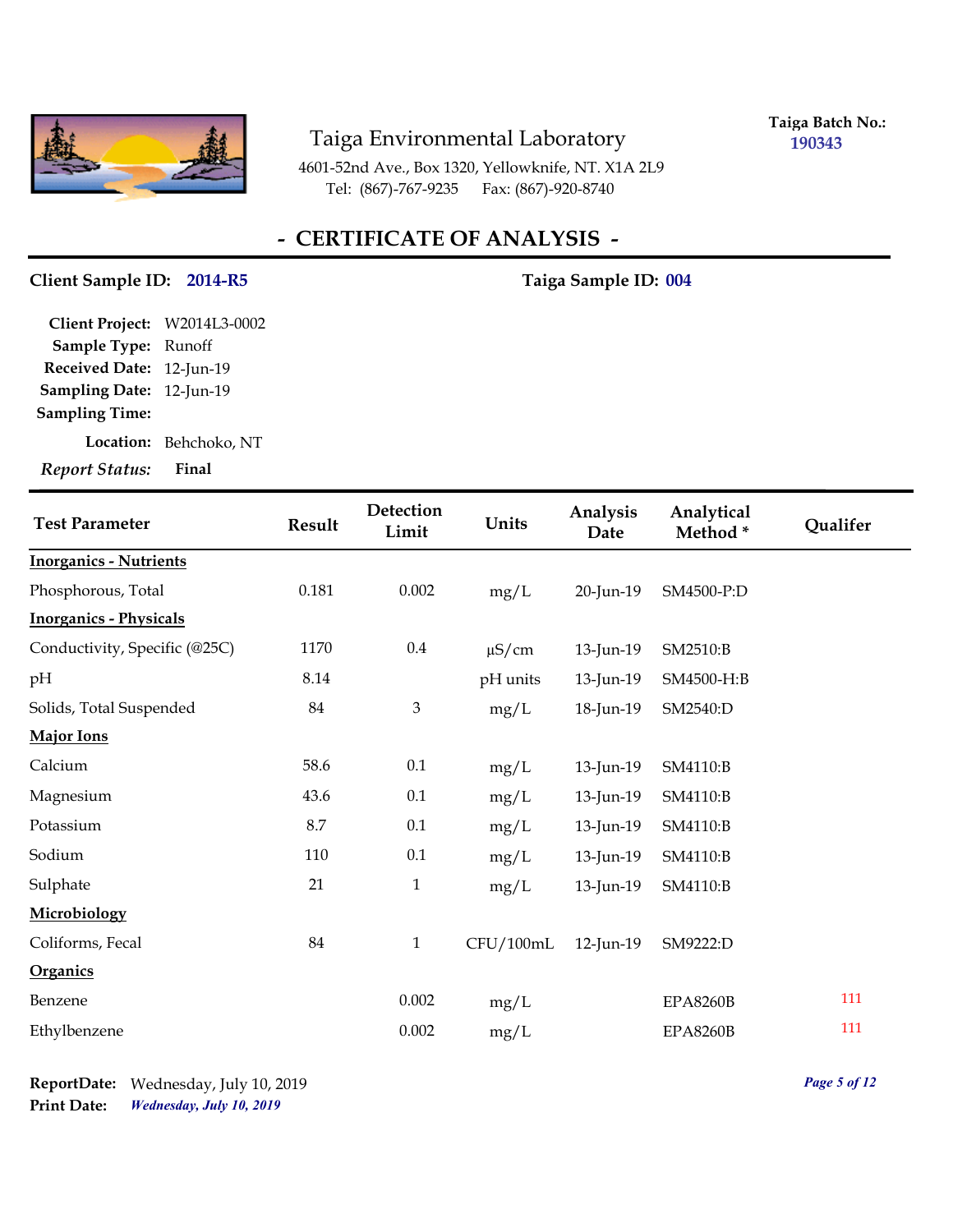

**Taiga Batch No.: 190343**

4601-52nd Ave., Box 1320, Yellowknife, NT. X1A 2L9 Tel: (867)-767-9235 Fax: (867)-920-8740

# **- CERTIFICATE OF ANALYSIS -**

#### Client Sample ID: 2014-R5 Taiga Sample ID: 004

| F2: C10-C16                     |                | 0.2         | mg/L      |           | <b>EPA8015B</b> | 16  |
|---------------------------------|----------------|-------------|-----------|-----------|-----------------|-----|
| F3: C16-C34                     |                | 0.2         | mg/L      |           | <b>EPA8015B</b> | 16  |
| F4: C34-C50                     |                | 0.2         | mg/L      |           | <b>EPA8015B</b> | 16  |
| Hexane Extractable Material     | 2.0<br>$\,<\,$ | 2.0         | mg/L      | 17-Jun-19 | <b>EPA1664A</b> |     |
| Hydrocarbons, Total Extractable |                | 0.2         | mg/L      |           | <b>EPA8015B</b> | 16  |
| Toluene                         |                | 0.002       | mg/L      |           | <b>EPA8260B</b> | 111 |
| Xylenes                         |                | 0.002       | mg/L      |           | <b>EPA8260B</b> | 111 |
| <b>Subcontracted Organics</b>   |                |             |           |           |                 |     |
| Phenols, Total                  |                | 0.001       | mg/L      |           | AB ENV.06537    | 16  |
| <b>Trace Metals, Total</b>      |                |             |           |           |                 |     |
| Aluminum                        | 3640           | $\mathbf 5$ | $\mu g/L$ | 24-Jun-19 | <b>EPA200.8</b> |     |
| Antimony                        | ~< 0.1         | 0.1         | $\mu g/L$ | 24-Jun-19 | <b>EPA200.8</b> |     |
| Arsenic                         | 3.9            | 0.2         | $\mu$ g/L | 24-Jun-19 | EPA200.8        |     |
| Barium                          | 127            | 0.1         | $\mu g/L$ | 24-Jun-19 | EPA200.8        |     |
| Beryllium                       | 0.1            | 0.1         | $\mu g/L$ | 24-Jun-19 | <b>EPA200.8</b> |     |
| Bismuth                         | ~< 0.2         | 0.2         | $\mu g/L$ | 24-Jun-19 | EPA200.8        |     |
| Boron                           | 31.9           | 0.9         | $\mu g/L$ | 24-Jun-19 | <b>EPA200.8</b> |     |
| Cadmium                         | ~< 0.1         | 0.1         | $\mu g/L$ | 24-Jun-19 | EPA200.8        |     |
| Cesium                          | 0.5            | 0.1         | $\mu g/L$ | 24-Jun-19 | <b>EPA200.8</b> |     |
| Chromium                        | $7.0\,$        | 0.1         | $\mu g/L$ | 24-Jun-19 | EPA200.8        |     |
| Cobalt                          | 2.6            | 0.1         | $\mu g/L$ | 24-Jun-19 | <b>EPA200.8</b> |     |
| Copper                          | 8.9            | 0.2         | $\mu$ g/L | 24-Jun-19 | EPA200.8        |     |
| Iron                            | 5170           | 5           | $\mu g/L$ | 24-Jun-19 | EPA200.8        |     |
| Lead                            | 2.2            | 0.1         | $\mu g/L$ | 24-Jun-19 | <b>EPA200.8</b> |     |
| Lithium                         | 17.0           | 0.2         | $\mu$ g/L | 24-Jun-19 | EPA200.8        |     |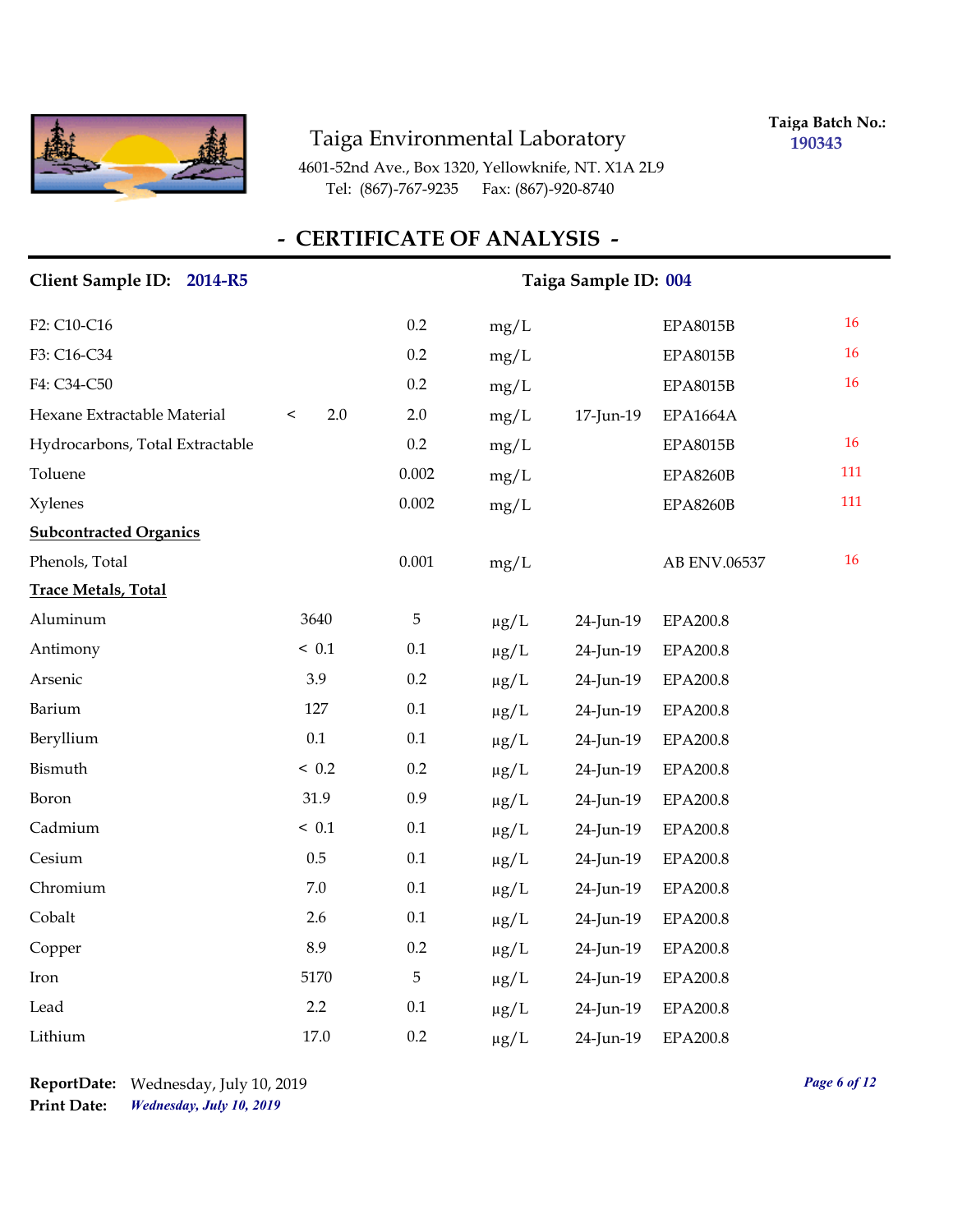

**Taiga Batch No.: 190343**

4601-52nd Ave., Box 1320, Yellowknife, NT. X1A 2L9 Tel: (867)-767-9235 Fax: (867)-920-8740

# **- CERTIFICATE OF ANALYSIS -**

| <b>Client Sample ID:</b><br>2014-R5 |        | Taiga Sample ID: 004 |           |           |                 |
|-------------------------------------|--------|----------------------|-----------|-----------|-----------------|
| Manganese                           | 301    | 0.1                  | $\mu$ g/L | 24-Jun-19 | <b>EPA200.8</b> |
| Mercury                             | 0.01   | 0.01                 | $\mu$ g/L | 24-Jun-19 | <b>EPA200.8</b> |
| Molybdenum                          | 0.7    | 0.1                  | $\mu$ g/L | 24-Jun-19 | <b>EPA200.8</b> |
| Nickel                              | 11.8   | 0.1                  | $\mu$ g/L | 24-Jun-19 | EPA200.8        |
| Rubidium                            | 10.1   | 0.1                  | $\mu$ g/L | 24-Jun-19 | EPA200.8        |
| Selenium                            | ~< 0.5 | 0.5                  | $\mu$ g/L | 24-Jun-19 | EPA200.8        |
| Silver                              | ~< 0.1 | 0.1                  | $\mu g/L$ | 24-Jun-19 | EPA200.8        |
| Strontium                           | 270    | 0.1                  | $\mu$ g/L | 24-Jun-19 | <b>EPA200.8</b> |
| Thallium                            | < 0.1  | 0.1                  | $\mu$ g/L | 24-Jun-19 | EPA200.8        |
| Tin                                 | ~< 0.1 | 0.1                  | $\mu$ g/L | 24-Jun-19 | <b>EPA200.8</b> |
| Titanium                            | 152    | 0.1                  | $\mu g/L$ | 24-Jun-19 | EPA200.8        |
| Uranium                             | 6.1    | 0.1                  | $\mu$ g/L | 24-Jun-19 | <b>EPA200.8</b> |
| Vanadium                            | 8.5    | 0.1                  | $\mu$ g/L | 24-Jun-19 | EPA200.8        |
| Zinc                                | 17.6   | 5                    | $\mu g/L$ | 24-Jun-19 | <b>EPA200.8</b> |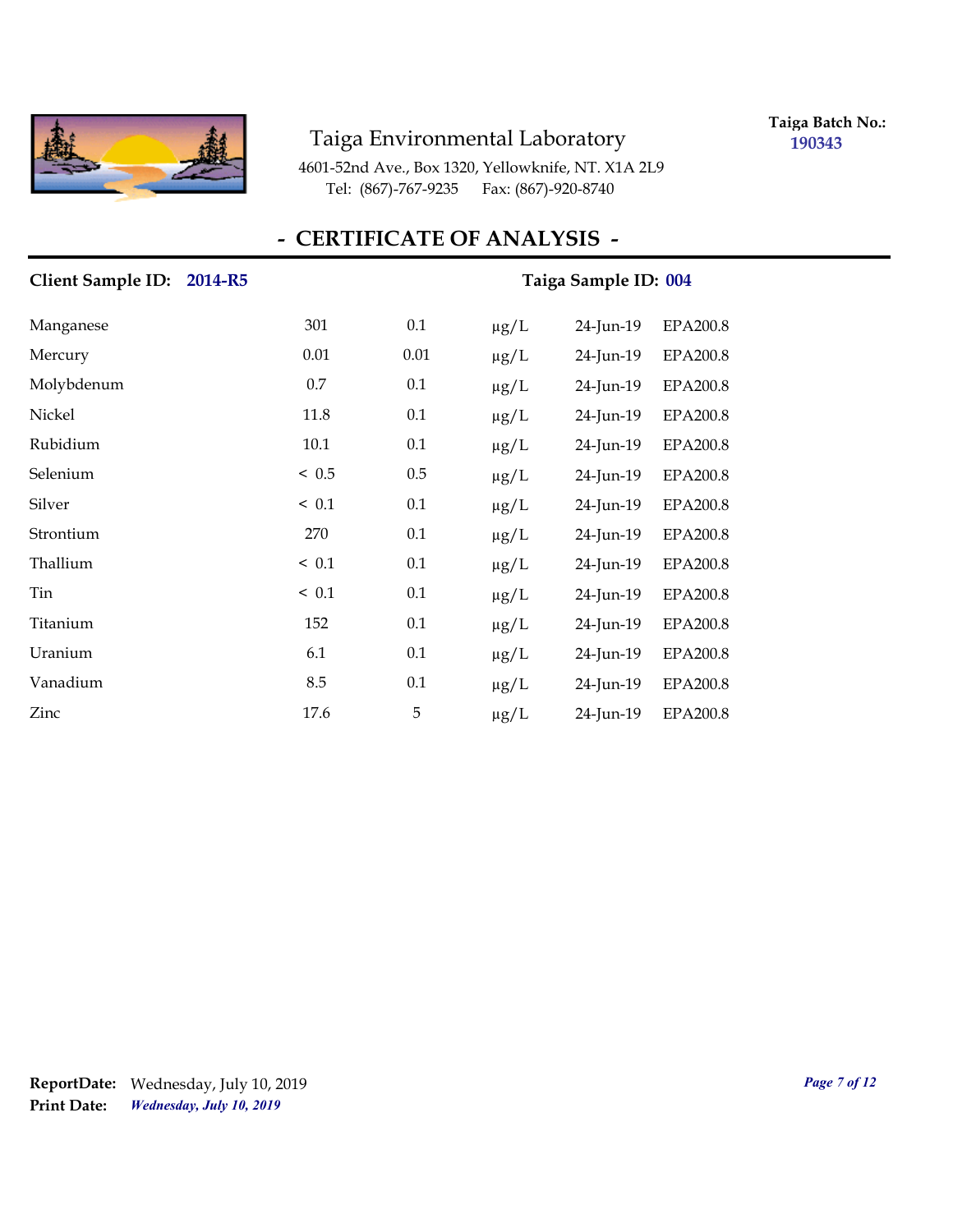

**Taiga Batch No.: 190343**

4601-52nd Ave., Box 1320, Yellowknife, NT. X1A 2L9 Tel: (867)-767-9235 Fax: (867)-920-8740

## **- CERTIFICATE OF ANALYSIS -**

#### Client Sample ID: 2014-R3 Taiga Sample ID: 005

**Location:** Behchoko, NT **Sampling Date:** 12-Jun-19 **Received Date:** 12-Jun-19 **Client Project:** W2014L3-0002 **Sample Type:** Sewage **Sampling Time:**

| <b>Test Parameter</b>         | <b>Result</b>  | Detection<br>Limit | Units      | Analysis<br>Date | Analytical<br>Method* | Qualifer |
|-------------------------------|----------------|--------------------|------------|------------------|-----------------------|----------|
| <b>Inorganics - Physicals</b> |                |                    |            |                  |                       |          |
| Conductivity, Specific (@25C) | 311            | $0.4\,$            | $\mu$ S/cm | 17-Jun-19        | SM2510:B              |          |
| Major Ions                    |                |                    |            |                  |                       |          |
| Calcium                       | 17.8           | 0.1                | mg/L       | 14-Jun-19        | SM4110:B              |          |
| Magnesium                     | 10.5           | $0.1\,$            | mg/L       | 14-Jun-19        | SM4110:B              |          |
| Potassium                     | 8.5            | $0.1\,$            | mg/L       | 14-Jun-19        | SM4110:B              |          |
| Sodium                        | 25.5           | 0.1                | mg/L       | 14-Jun-19        | SM4110:B              |          |
| Sulphate                      | 6              | $\mathbf{1}$       | mg/L       | 14-Jun-19        | SM4110:B              |          |
| Organics                      |                |                    |            |                  |                       |          |
| Hexane Extractable Material   | 2.0<br>$\prec$ | $2.0\,$            | mg/L       | 18-Jun-19        | <b>EPA1664A</b>       |          |
| <b>Subcontracted Organics</b> |                |                    |            |                  |                       |          |
| Phenols, Total                | 0.0020         | 0.001              | mg/L       | 28-Jun-19        | AB ENV.06537          |          |
| <b>Trace Metals, Total</b>    |                |                    |            |                  |                       |          |
| Cadmium                       | ~< 0.1         | $0.1\,$            | $\mu g/L$  | 24-Jun-19        | <b>EPA200.8</b>       |          |
| Chromium                      | 0.8            | 0.1                | $\mu g/L$  | 24-Jun-19        | <b>EPA200.8</b>       |          |
| Copper                        | 1.2            | 0.2                | $\mu g/L$  | 24-Jun-19        | <b>EPA200.8</b>       |          |
| Iron                          | 1170           | 5                  | $\mu g/L$  | 24-Jun-19        | EPA200.8              |          |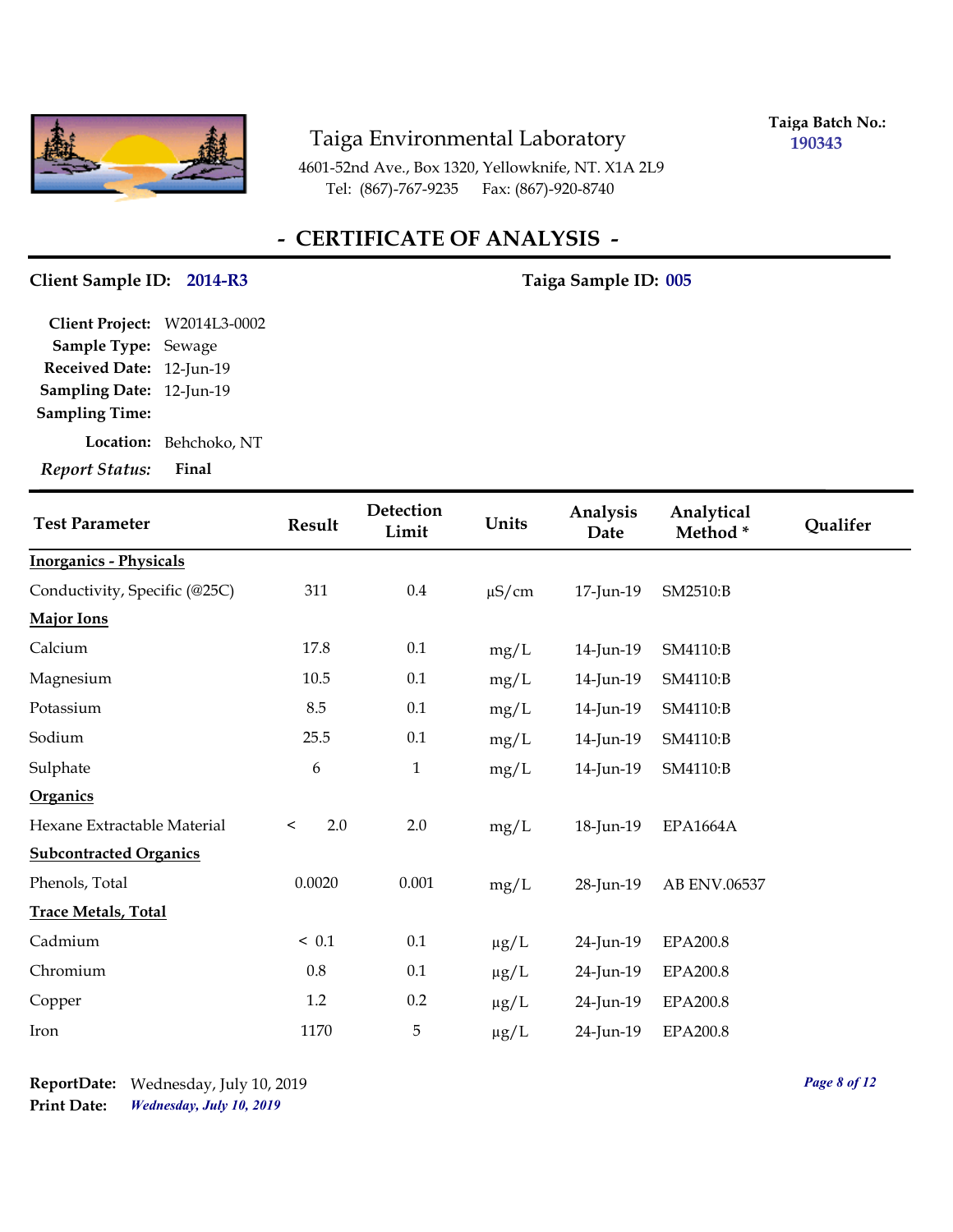

**Taiga Batch No.: 190343**

4601-52nd Ave., Box 1320, Yellowknife, NT. X1A 2L9 Tel: (867)-767-9235 Fax: (867)-920-8740

# **- CERTIFICATE OF ANALYSIS -**

| Client Sample ID: 2014-R3 |             |      | Taiga Sample ID: 005 |           |          |  |
|---------------------------|-------------|------|----------------------|-----------|----------|--|
| Lead                      | 0.2         | 0.1  | $\mu$ g/L            | 24-Jun-19 | EPA200.8 |  |
| Mercury                   | $\leq 0.01$ | 0.01 | $\mu$ g/L            | 24-Jun-19 | EPA200.8 |  |
| Nickel                    | 1.9         | 0.1  | $\mu$ g/L            | 24-Jun-19 | EPA200.8 |  |
| Zinc                      | 6.0         | 5    | $\mu$ g/L            | 24-Jun-19 | EPA200.8 |  |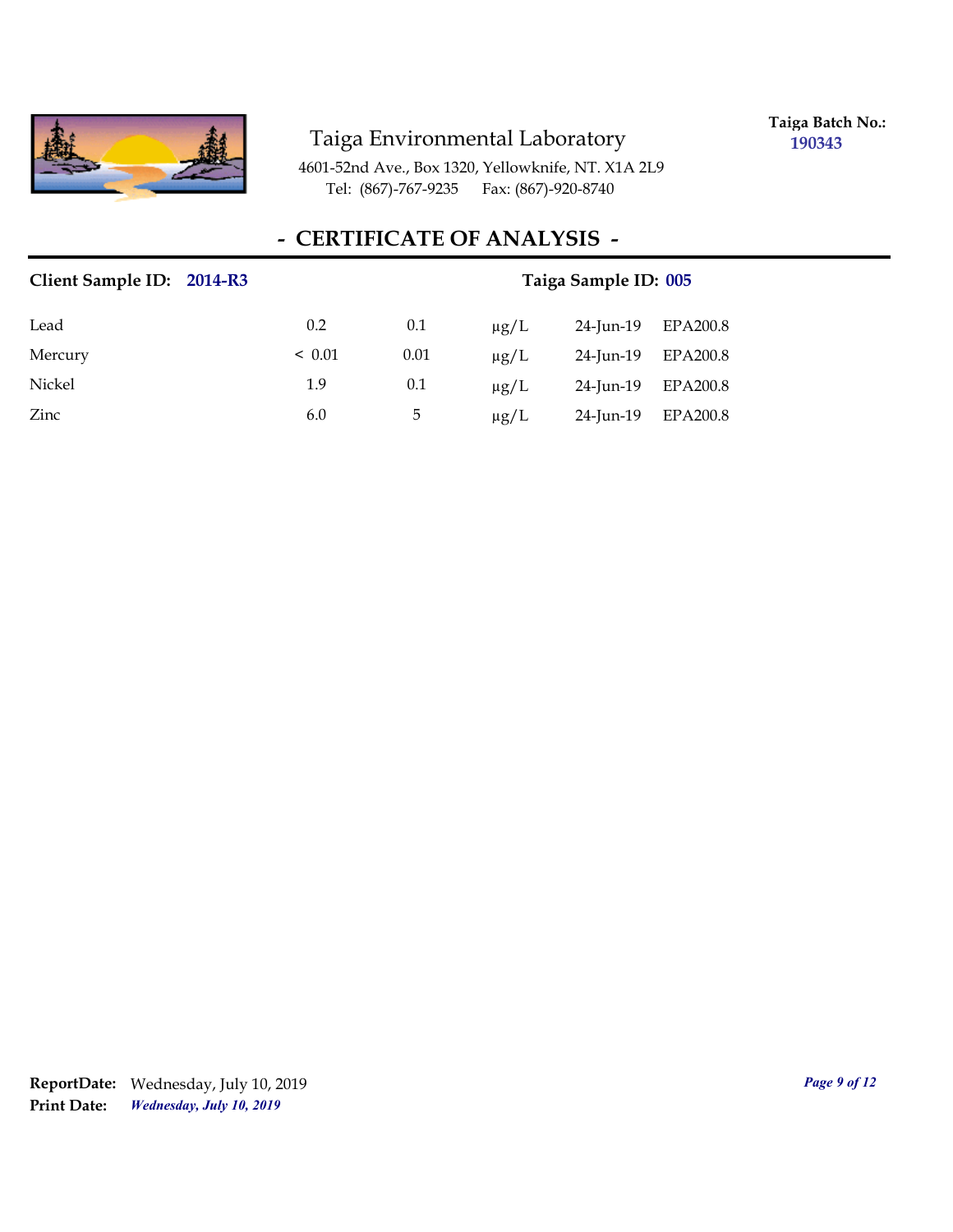

**Taiga Batch No.: 190343**

4601-52nd Ave., Box 1320, Yellowknife, NT. X1A 2L9 Tel: (867)-767-9235 Fax: (867)-920-8740

## **- CERTIFICATE OF ANALYSIS -**

#### Client Sample ID: 2014-R4 Taiga Sample ID: 006

**Location:** Behchoko, NT **Sampling Date:** 12-Jun-19 **Received Date:** 12-Jun-19 **Client Project:** W2014L3-0002 **Sample Type:** Sewage **Sampling Time:**

| <b>Test Parameter</b>         | Result         | Detection<br>Limit | Units      | Analysis<br>Date | Analytical<br>Method* | Qualifer |
|-------------------------------|----------------|--------------------|------------|------------------|-----------------------|----------|
| <b>Inorganics - Physicals</b> |                |                    |            |                  |                       |          |
| Conductivity, Specific (@25C) | 104            | $0.4\,$            | $\mu$ S/cm | 17-Jun-19        | SM2510:B              |          |
| <b>Major Ions</b>             |                |                    |            |                  |                       |          |
| Calcium                       | 9.3            | $0.1\,$            | mg/L       | 14-Jun-19        | SM4110:B              |          |
| Magnesium                     | 5.8            | $0.1\,$            | mg/L       | 14-Jun-19        | SM4110:B              |          |
| Potassium                     | 1.9            | 0.1                | mg/L       | 14-Jun-19        | SM4110:B              |          |
| Sodium                        | 6.1            | 0.1                | mg/L       | 14-Jun-19        | SM4110:B              |          |
| Sulphate                      | $\mathbf{1}$   | $\mathbf{1}$       | mg/L       | 14-Jun-19        | SM4110:B              |          |
| Organics                      |                |                    |            |                  |                       |          |
| Hexane Extractable Material   | 2.0<br>$\,<\,$ | 2.0                | mg/L       | 18-Jun-19        | <b>EPA1664A</b>       |          |
| <b>Subcontracted Organics</b> |                |                    |            |                  |                       |          |
| Phenols, Total                | 0.0013         | 0.001              | mg/L       | 28-Jun-19        | AB ENV.06537          |          |
| <b>Trace Metals, Total</b>    |                |                    |            |                  |                       |          |
| Cadmium                       | $\leq 0.1$     | 0.1                | $\mu g/L$  | 24-Jun-19        | <b>EPA200.8</b>       |          |
| Chromium                      | 3.3            | $0.1\,$            | $\mu g/L$  | 24-Jun-19        | <b>EPA200.8</b>       |          |
| Copper                        | 1.9            | 0.2                | $\mu g/L$  | 24-Jun-19        | EPA200.8              |          |
| Iron                          | 2610           | $\mathbf 5$        | $\mu g/L$  | 24-Jun-19        | EPA200.8              |          |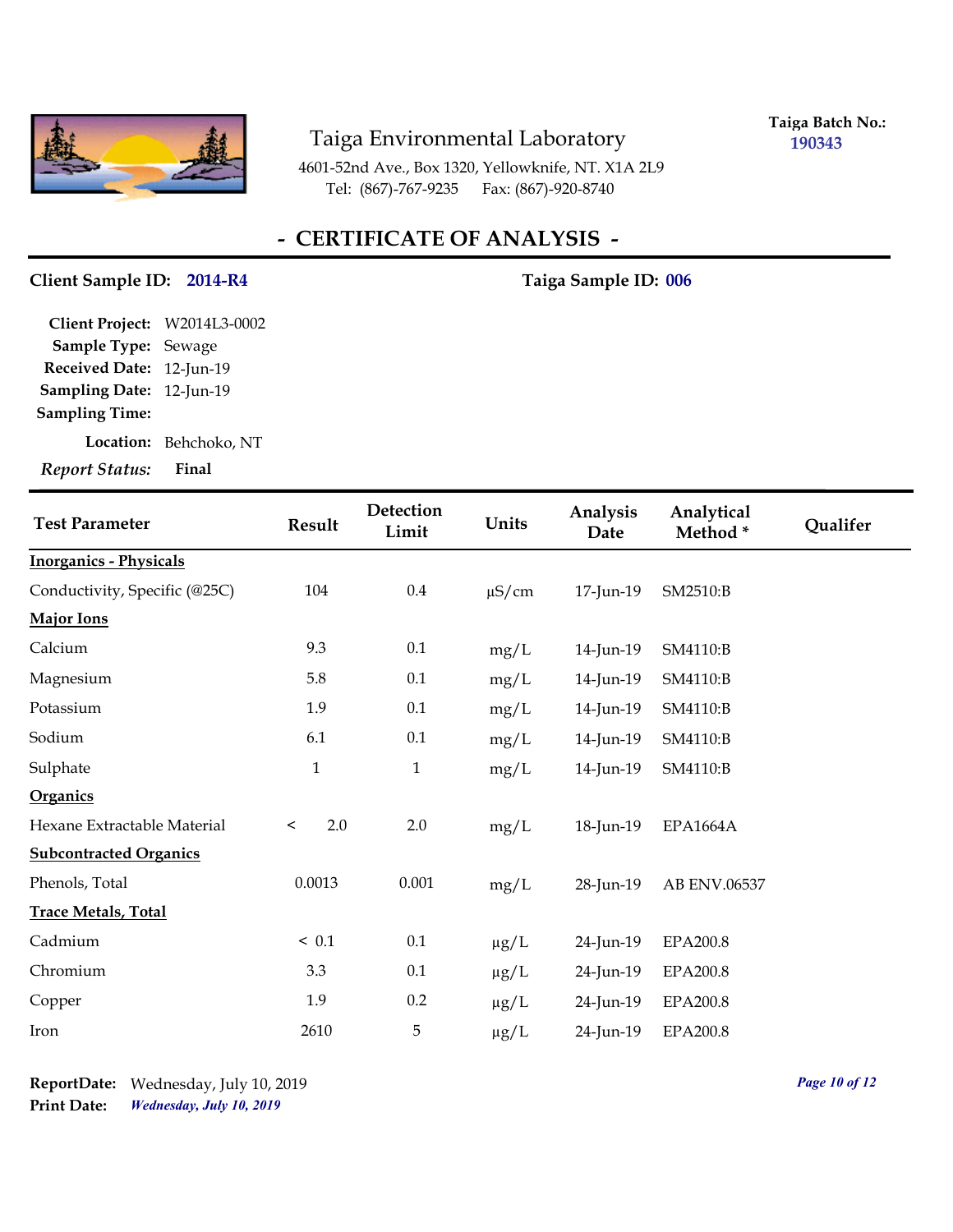

**Taiga Batch No.: 190343**

4601-52nd Ave., Box 1320, Yellowknife, NT. X1A 2L9 Tel: (867)-767-9235 Fax: (867)-920-8740

# **- CERTIFICATE OF ANALYSIS -**

| Client Sample ID: 2014-R4 |             | Taiga Sample ID: 006 |           |           |          |
|---------------------------|-------------|----------------------|-----------|-----------|----------|
| Lead                      | 0.7         | 0.1                  | $\mu$ g/L | 24-Jun-19 | EPA200.8 |
| Mercury                   | $\leq 0.01$ | 0.01                 | $\mu$ g/L | 24-Jun-19 | EPA200.8 |
| Nickel                    | 3.0         | 0.1                  | $\mu$ g/L | 24-Jun-19 | EPA200.8 |
| Zinc                      | 6.1         | 5                    | $\mu$ g/L | 24-Jun-19 | EPA200.8 |